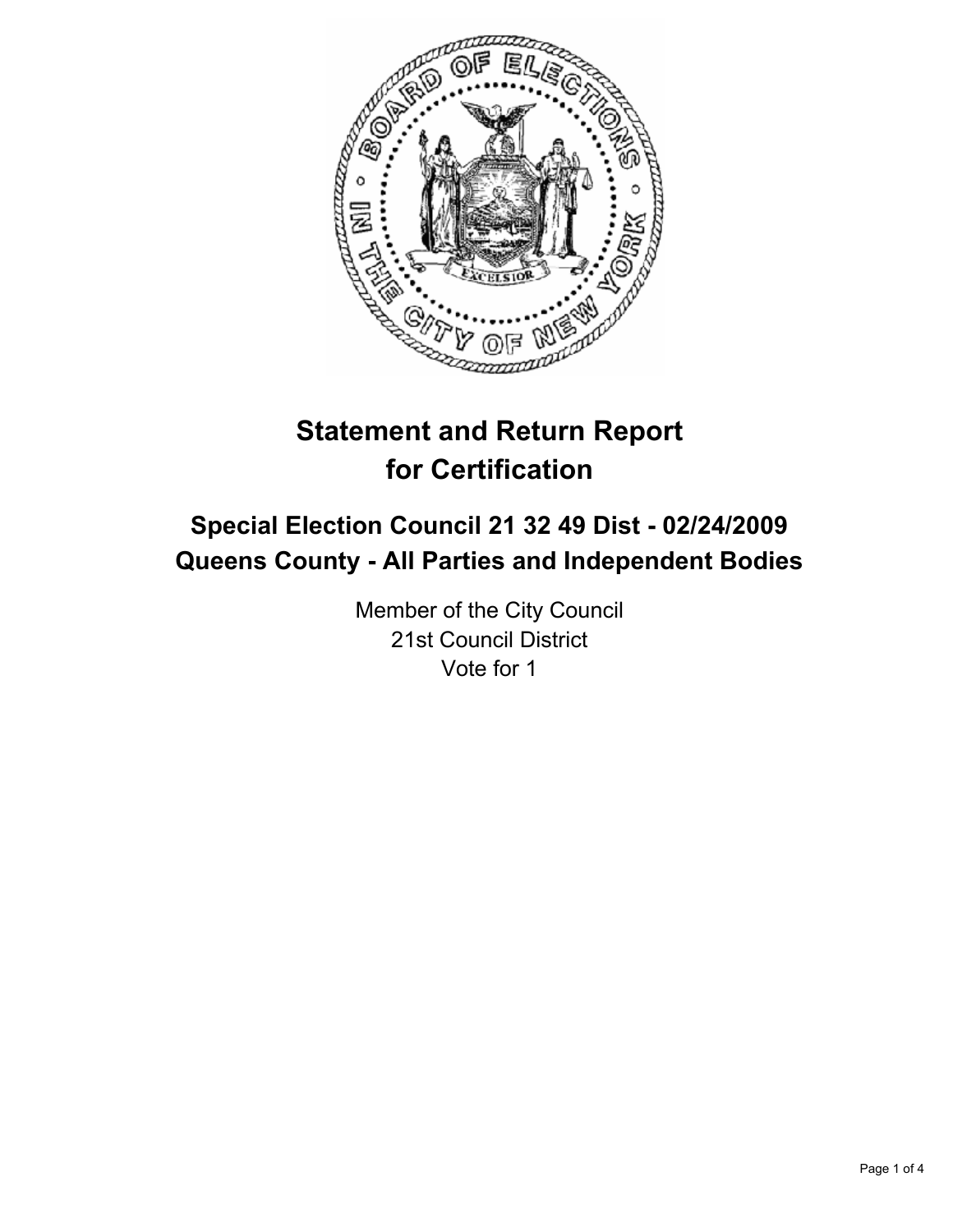

## **Assembly District 27**

| PUBLIC COUNTER                             |  |
|--------------------------------------------|--|
| <b>EMERGENCY</b>                           |  |
| ABSENTEE/MILITARY                          |  |
| AFFIDAVIT                                  |  |
| <b>Total Ballots</b>                       |  |
| <b>JULISSA FERRERAS (UNITED WE CAN)</b>    |  |
| FRANCISCO P MOYA (YES WE CAN)              |  |
| JOSE EDUARDO GIRALDO (PEOPLE FOR PROGRESS) |  |
| GEORGE R DIXON (UNITED FOR CHANGE)         |  |
| <b>Total Votes</b>                         |  |

#### **Assembly District 34**

| <b>PUBLIC COUNTER</b>                      | 768 |
|--------------------------------------------|-----|
| <b>EMERGENCY</b>                           |     |
| ABSENTEE/MILITARY                          | 14  |
| AFFIDAVIT                                  |     |
| <b>Total Ballots</b>                       | 789 |
| JULISSA FERRERAS (UNITED WE CAN)           | 415 |
| FRANCISCO P MOYA (YES WE CAN)              | 210 |
| JOSE EDUARDO GIRALDO (PEOPLE FOR PROGRESS) | 139 |
| GEORGE R DIXON (UNITED FOR CHANGE)         | 19  |
| <b>Total Votes</b>                         | 783 |
| Unrecorded                                 | 6   |

#### **Assembly District 35**

| <b>PUBLIC COUNTER</b>                      | 1,923 |
|--------------------------------------------|-------|
| <b>EMERGENCY</b>                           | 0     |
| ABSENTEE/MILITARY                          | 106   |
| <b>AFFIDAVIT</b>                           | 23    |
| <b>Total Ballots</b>                       | 2,052 |
| <b>JULISSA FERRERAS (UNITED WE CAN)</b>    | 731   |
| FRANCISCO P MOYA (YES WE CAN)              | 452   |
| JOSE EDUARDO GIRALDO (PEOPLE FOR PROGRESS) | 159   |
| <b>GEORGE R DIXON (UNITED FOR CHANGE)</b>  | 693   |
| DONALD MILLER (WRITE-IN)                   |       |
| SHAWN MEEHAN (WRITE-IN)                    |       |
| <b>Total Votes</b>                         | 2,037 |
| Unrecorded                                 | 15    |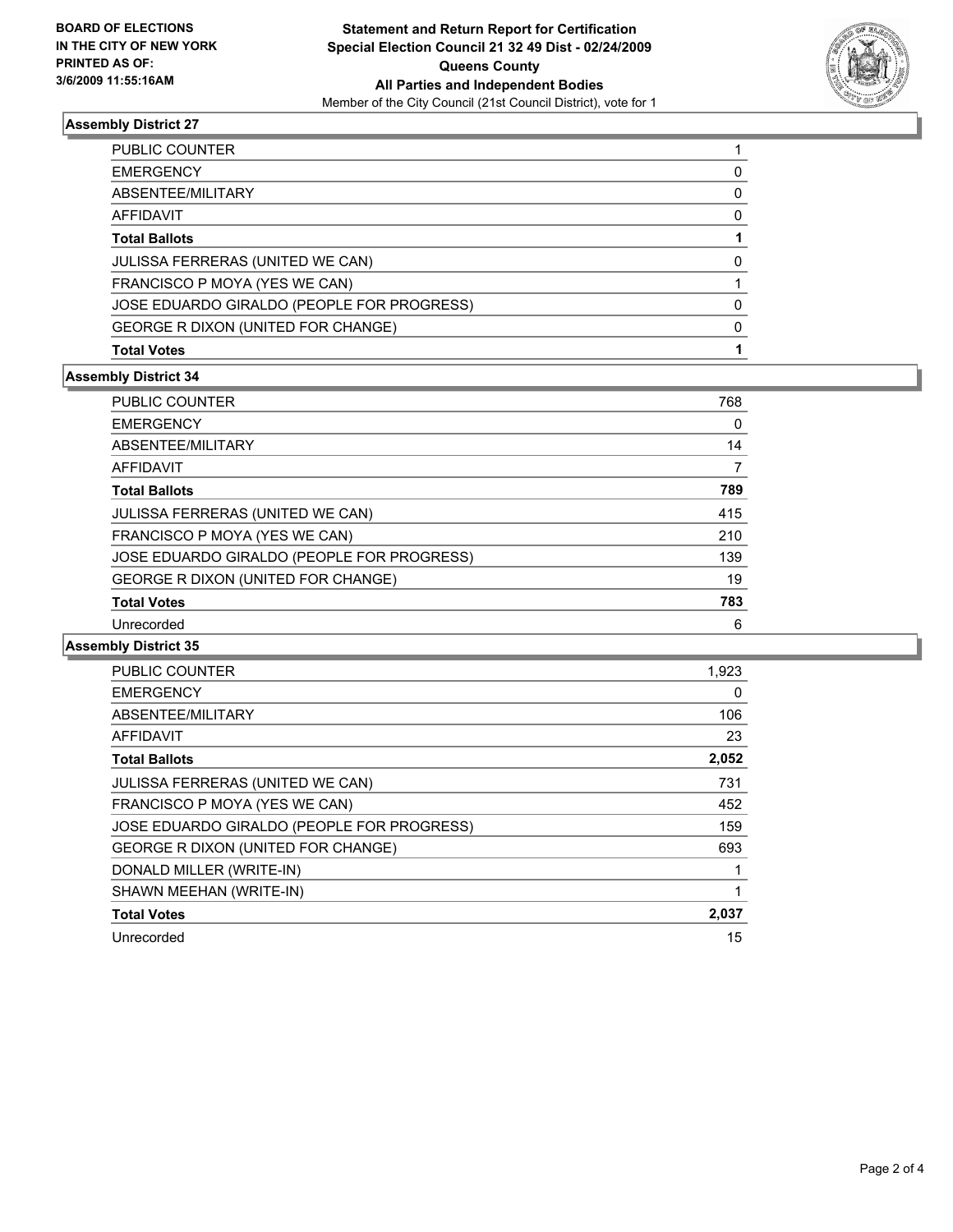

## **Assembly District 39**

| <b>PUBLIC COUNTER</b>                      | 2,143 |
|--------------------------------------------|-------|
| <b>EMERGENCY</b>                           |       |
| ABSENTEE/MILITARY                          | 30    |
| AFFIDAVIT                                  | 19    |
| <b>Total Ballots</b>                       | 2,192 |
| JULISSA FERRERAS (UNITED WE CAN)           | 1,138 |
| FRANCISCO P MOYA (YES WE CAN)              | 591   |
| JOSE EDUARDO GIRALDO (PEOPLE FOR PROGRESS) | 358   |
| GEORGE R DIXON (UNITED FOR CHANGE)         | 96    |
| <b>Total Votes</b>                         | 2,183 |
| Unrecorded                                 | 9     |